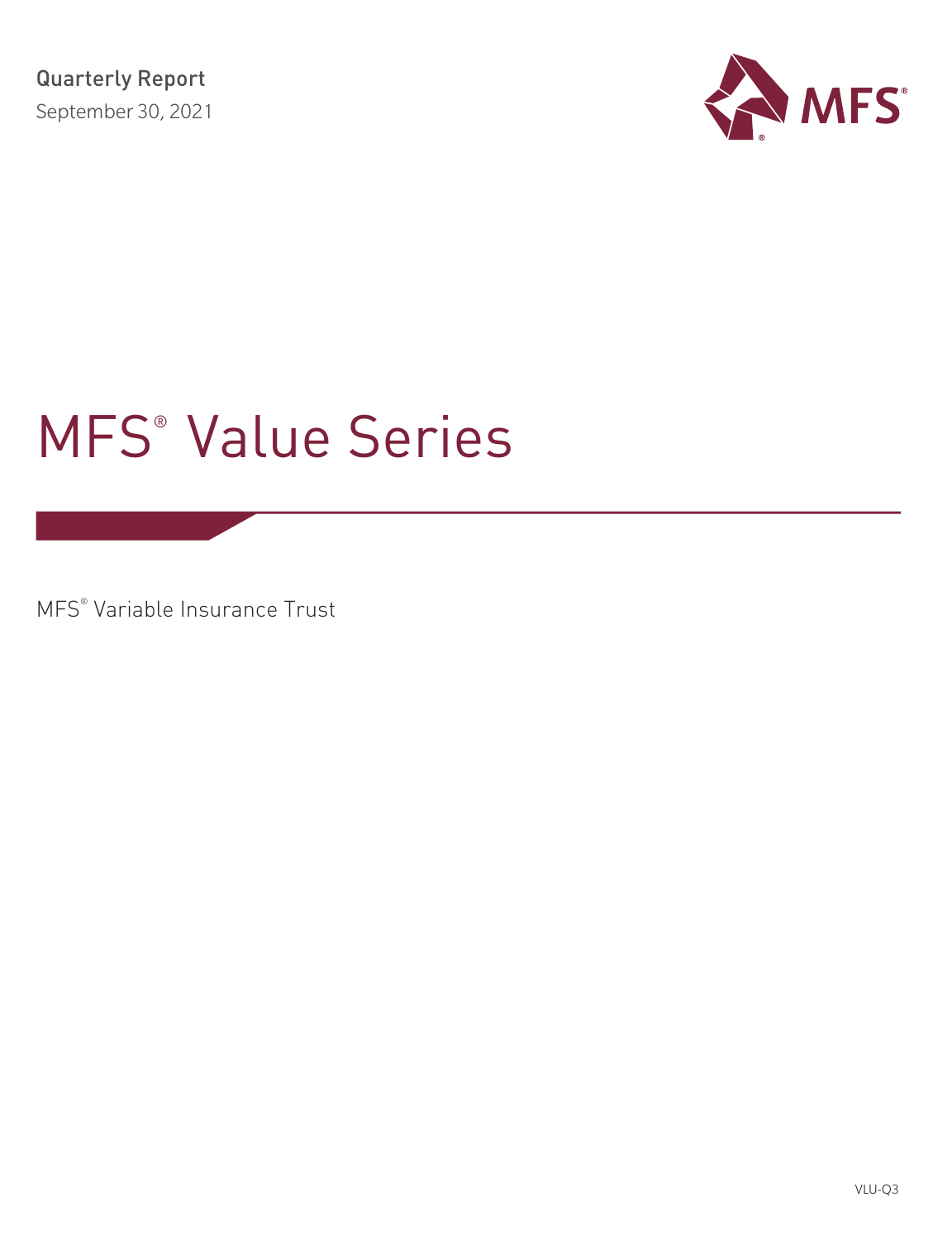## **PORTFOLIO OF INVESTMENTS**

9/30/21 (unaudited)

The Portfolio of Investments is a complete list of all securities owned by your fund. It is categorized by broad-based asset classes.

| Common Stocks - 98.9%<br>Aerospace & Defense - 6.2%<br>Honeywell International, Inc.<br>304,857<br>\$<br>64,715,044<br>Lockheed Martin Corp.<br>63,011<br>21,745,096<br>Northrop Grumman Corp.<br>154,209<br>55,538,371<br>Raytheon Technologies Corp.<br>21,324,957<br>248,080<br>\$<br>163,323,468<br>Alcoholic Beverages - 1.5%<br>Diageo PLC<br>830,310<br>\$<br>40,006,871<br>Brokerage & Asset Managers - 3.8%<br>BlackRock, Inc.<br>45,867<br>\$<br>38,466,818<br>KKR & Co., Inc.<br>162,556<br>9,896,409<br>NASDAQ, Inc.<br>248,408<br>47,947,712<br>T. Rowe Price Group, Inc.<br>18,865<br>3,710,746<br>100,021,685<br>\$<br>Business Services - 5.6%<br>Accenture PLC, "A"<br>234,451<br>\$<br>75,005,564<br>Equifax, Inc.<br>120,417<br>30,516,076<br>Fidelity National Information Services, Inc.<br>213,021<br>25,920,395<br>Fiserv, Inc. (a)<br>16,211,528<br>149,415<br>\$<br>147,653,563<br>Cable TV $-3.1%$<br>Comcast Corp., "A"<br>\$<br>1,470,480<br>82,243,946<br>Chemicals $-1.5%$<br>PPG Industries, Inc.<br>284,035<br>\$<br>40,619,845<br>Construction - 3.3%<br>Masco Corp.<br>\$<br>370,248<br>20,567,277<br>Otis Worldwide Corp.<br>107,997<br>8,885,993<br>Sherwin-Williams Co.<br>113,777<br>31,826,840<br>Stanley Black & Decker, Inc.<br>27,061,553<br>154,364<br>\$<br>88,341,663<br>Consumer Products - 2.3%<br>Colgate-Palmolive Co.<br>\$<br>250,449<br>18,928,935<br>44,719<br>5,979,825<br>International Flavors & Fragrances, Inc.<br>Kimberly-Clark Corp.<br>168,722<br>22,345,542<br>Reckitt Benckiser Group PLC<br>177,306<br>13,877,631<br>61,131,933<br>\$<br>Electrical Equipment - 1.4%<br>Johnson Controls International PLC<br>539,721<br>\$<br>36,744,206<br>Electronics - 5.0%<br>Analog Devices, Inc.<br>\$<br>120,645<br>20,205,625<br>Intel Corp.<br>383,286<br>20,421,478<br>NXP Semiconductors N.V.<br>112,283<br>21,992,871<br>Texas Instruments, Inc.<br>69,546,768<br>361,827<br>132,166,742<br>\$ | <b>Issuer</b> | <b>Shares/Par</b> | Value (\$) |
|--------------------------------------------------------------------------------------------------------------------------------------------------------------------------------------------------------------------------------------------------------------------------------------------------------------------------------------------------------------------------------------------------------------------------------------------------------------------------------------------------------------------------------------------------------------------------------------------------------------------------------------------------------------------------------------------------------------------------------------------------------------------------------------------------------------------------------------------------------------------------------------------------------------------------------------------------------------------------------------------------------------------------------------------------------------------------------------------------------------------------------------------------------------------------------------------------------------------------------------------------------------------------------------------------------------------------------------------------------------------------------------------------------------------------------------------------------------------------------------------------------------------------------------------------------------------------------------------------------------------------------------------------------------------------------------------------------------------------------------------------------------------------------------------------------------------------------------------------------------------------------------------------------------------------------------------------------------|---------------|-------------------|------------|
|                                                                                                                                                                                                                                                                                                                                                                                                                                                                                                                                                                                                                                                                                                                                                                                                                                                                                                                                                                                                                                                                                                                                                                                                                                                                                                                                                                                                                                                                                                                                                                                                                                                                                                                                                                                                                                                                                                                                                              |               |                   |            |
|                                                                                                                                                                                                                                                                                                                                                                                                                                                                                                                                                                                                                                                                                                                                                                                                                                                                                                                                                                                                                                                                                                                                                                                                                                                                                                                                                                                                                                                                                                                                                                                                                                                                                                                                                                                                                                                                                                                                                              |               |                   |            |
|                                                                                                                                                                                                                                                                                                                                                                                                                                                                                                                                                                                                                                                                                                                                                                                                                                                                                                                                                                                                                                                                                                                                                                                                                                                                                                                                                                                                                                                                                                                                                                                                                                                                                                                                                                                                                                                                                                                                                              |               |                   |            |
|                                                                                                                                                                                                                                                                                                                                                                                                                                                                                                                                                                                                                                                                                                                                                                                                                                                                                                                                                                                                                                                                                                                                                                                                                                                                                                                                                                                                                                                                                                                                                                                                                                                                                                                                                                                                                                                                                                                                                              |               |                   |            |
|                                                                                                                                                                                                                                                                                                                                                                                                                                                                                                                                                                                                                                                                                                                                                                                                                                                                                                                                                                                                                                                                                                                                                                                                                                                                                                                                                                                                                                                                                                                                                                                                                                                                                                                                                                                                                                                                                                                                                              |               |                   |            |
|                                                                                                                                                                                                                                                                                                                                                                                                                                                                                                                                                                                                                                                                                                                                                                                                                                                                                                                                                                                                                                                                                                                                                                                                                                                                                                                                                                                                                                                                                                                                                                                                                                                                                                                                                                                                                                                                                                                                                              |               |                   |            |
|                                                                                                                                                                                                                                                                                                                                                                                                                                                                                                                                                                                                                                                                                                                                                                                                                                                                                                                                                                                                                                                                                                                                                                                                                                                                                                                                                                                                                                                                                                                                                                                                                                                                                                                                                                                                                                                                                                                                                              |               |                   |            |
|                                                                                                                                                                                                                                                                                                                                                                                                                                                                                                                                                                                                                                                                                                                                                                                                                                                                                                                                                                                                                                                                                                                                                                                                                                                                                                                                                                                                                                                                                                                                                                                                                                                                                                                                                                                                                                                                                                                                                              |               |                   |            |
|                                                                                                                                                                                                                                                                                                                                                                                                                                                                                                                                                                                                                                                                                                                                                                                                                                                                                                                                                                                                                                                                                                                                                                                                                                                                                                                                                                                                                                                                                                                                                                                                                                                                                                                                                                                                                                                                                                                                                              |               |                   |            |
|                                                                                                                                                                                                                                                                                                                                                                                                                                                                                                                                                                                                                                                                                                                                                                                                                                                                                                                                                                                                                                                                                                                                                                                                                                                                                                                                                                                                                                                                                                                                                                                                                                                                                                                                                                                                                                                                                                                                                              |               |                   |            |
|                                                                                                                                                                                                                                                                                                                                                                                                                                                                                                                                                                                                                                                                                                                                                                                                                                                                                                                                                                                                                                                                                                                                                                                                                                                                                                                                                                                                                                                                                                                                                                                                                                                                                                                                                                                                                                                                                                                                                              |               |                   |            |
|                                                                                                                                                                                                                                                                                                                                                                                                                                                                                                                                                                                                                                                                                                                                                                                                                                                                                                                                                                                                                                                                                                                                                                                                                                                                                                                                                                                                                                                                                                                                                                                                                                                                                                                                                                                                                                                                                                                                                              |               |                   |            |
|                                                                                                                                                                                                                                                                                                                                                                                                                                                                                                                                                                                                                                                                                                                                                                                                                                                                                                                                                                                                                                                                                                                                                                                                                                                                                                                                                                                                                                                                                                                                                                                                                                                                                                                                                                                                                                                                                                                                                              |               |                   |            |
|                                                                                                                                                                                                                                                                                                                                                                                                                                                                                                                                                                                                                                                                                                                                                                                                                                                                                                                                                                                                                                                                                                                                                                                                                                                                                                                                                                                                                                                                                                                                                                                                                                                                                                                                                                                                                                                                                                                                                              |               |                   |            |
|                                                                                                                                                                                                                                                                                                                                                                                                                                                                                                                                                                                                                                                                                                                                                                                                                                                                                                                                                                                                                                                                                                                                                                                                                                                                                                                                                                                                                                                                                                                                                                                                                                                                                                                                                                                                                                                                                                                                                              |               |                   |            |
|                                                                                                                                                                                                                                                                                                                                                                                                                                                                                                                                                                                                                                                                                                                                                                                                                                                                                                                                                                                                                                                                                                                                                                                                                                                                                                                                                                                                                                                                                                                                                                                                                                                                                                                                                                                                                                                                                                                                                              |               |                   |            |
|                                                                                                                                                                                                                                                                                                                                                                                                                                                                                                                                                                                                                                                                                                                                                                                                                                                                                                                                                                                                                                                                                                                                                                                                                                                                                                                                                                                                                                                                                                                                                                                                                                                                                                                                                                                                                                                                                                                                                              |               |                   |            |
|                                                                                                                                                                                                                                                                                                                                                                                                                                                                                                                                                                                                                                                                                                                                                                                                                                                                                                                                                                                                                                                                                                                                                                                                                                                                                                                                                                                                                                                                                                                                                                                                                                                                                                                                                                                                                                                                                                                                                              |               |                   |            |
|                                                                                                                                                                                                                                                                                                                                                                                                                                                                                                                                                                                                                                                                                                                                                                                                                                                                                                                                                                                                                                                                                                                                                                                                                                                                                                                                                                                                                                                                                                                                                                                                                                                                                                                                                                                                                                                                                                                                                              |               |                   |            |
|                                                                                                                                                                                                                                                                                                                                                                                                                                                                                                                                                                                                                                                                                                                                                                                                                                                                                                                                                                                                                                                                                                                                                                                                                                                                                                                                                                                                                                                                                                                                                                                                                                                                                                                                                                                                                                                                                                                                                              |               |                   |            |
|                                                                                                                                                                                                                                                                                                                                                                                                                                                                                                                                                                                                                                                                                                                                                                                                                                                                                                                                                                                                                                                                                                                                                                                                                                                                                                                                                                                                                                                                                                                                                                                                                                                                                                                                                                                                                                                                                                                                                              |               |                   |            |
|                                                                                                                                                                                                                                                                                                                                                                                                                                                                                                                                                                                                                                                                                                                                                                                                                                                                                                                                                                                                                                                                                                                                                                                                                                                                                                                                                                                                                                                                                                                                                                                                                                                                                                                                                                                                                                                                                                                                                              |               |                   |            |
|                                                                                                                                                                                                                                                                                                                                                                                                                                                                                                                                                                                                                                                                                                                                                                                                                                                                                                                                                                                                                                                                                                                                                                                                                                                                                                                                                                                                                                                                                                                                                                                                                                                                                                                                                                                                                                                                                                                                                              |               |                   |            |
|                                                                                                                                                                                                                                                                                                                                                                                                                                                                                                                                                                                                                                                                                                                                                                                                                                                                                                                                                                                                                                                                                                                                                                                                                                                                                                                                                                                                                                                                                                                                                                                                                                                                                                                                                                                                                                                                                                                                                              |               |                   |            |
|                                                                                                                                                                                                                                                                                                                                                                                                                                                                                                                                                                                                                                                                                                                                                                                                                                                                                                                                                                                                                                                                                                                                                                                                                                                                                                                                                                                                                                                                                                                                                                                                                                                                                                                                                                                                                                                                                                                                                              |               |                   |            |
|                                                                                                                                                                                                                                                                                                                                                                                                                                                                                                                                                                                                                                                                                                                                                                                                                                                                                                                                                                                                                                                                                                                                                                                                                                                                                                                                                                                                                                                                                                                                                                                                                                                                                                                                                                                                                                                                                                                                                              |               |                   |            |
|                                                                                                                                                                                                                                                                                                                                                                                                                                                                                                                                                                                                                                                                                                                                                                                                                                                                                                                                                                                                                                                                                                                                                                                                                                                                                                                                                                                                                                                                                                                                                                                                                                                                                                                                                                                                                                                                                                                                                              |               |                   |            |
|                                                                                                                                                                                                                                                                                                                                                                                                                                                                                                                                                                                                                                                                                                                                                                                                                                                                                                                                                                                                                                                                                                                                                                                                                                                                                                                                                                                                                                                                                                                                                                                                                                                                                                                                                                                                                                                                                                                                                              |               |                   |            |
|                                                                                                                                                                                                                                                                                                                                                                                                                                                                                                                                                                                                                                                                                                                                                                                                                                                                                                                                                                                                                                                                                                                                                                                                                                                                                                                                                                                                                                                                                                                                                                                                                                                                                                                                                                                                                                                                                                                                                              |               |                   |            |
|                                                                                                                                                                                                                                                                                                                                                                                                                                                                                                                                                                                                                                                                                                                                                                                                                                                                                                                                                                                                                                                                                                                                                                                                                                                                                                                                                                                                                                                                                                                                                                                                                                                                                                                                                                                                                                                                                                                                                              |               |                   |            |
|                                                                                                                                                                                                                                                                                                                                                                                                                                                                                                                                                                                                                                                                                                                                                                                                                                                                                                                                                                                                                                                                                                                                                                                                                                                                                                                                                                                                                                                                                                                                                                                                                                                                                                                                                                                                                                                                                                                                                              |               |                   |            |
|                                                                                                                                                                                                                                                                                                                                                                                                                                                                                                                                                                                                                                                                                                                                                                                                                                                                                                                                                                                                                                                                                                                                                                                                                                                                                                                                                                                                                                                                                                                                                                                                                                                                                                                                                                                                                                                                                                                                                              |               |                   |            |
|                                                                                                                                                                                                                                                                                                                                                                                                                                                                                                                                                                                                                                                                                                                                                                                                                                                                                                                                                                                                                                                                                                                                                                                                                                                                                                                                                                                                                                                                                                                                                                                                                                                                                                                                                                                                                                                                                                                                                              |               |                   |            |
|                                                                                                                                                                                                                                                                                                                                                                                                                                                                                                                                                                                                                                                                                                                                                                                                                                                                                                                                                                                                                                                                                                                                                                                                                                                                                                                                                                                                                                                                                                                                                                                                                                                                                                                                                                                                                                                                                                                                                              |               |                   |            |
|                                                                                                                                                                                                                                                                                                                                                                                                                                                                                                                                                                                                                                                                                                                                                                                                                                                                                                                                                                                                                                                                                                                                                                                                                                                                                                                                                                                                                                                                                                                                                                                                                                                                                                                                                                                                                                                                                                                                                              |               |                   |            |
|                                                                                                                                                                                                                                                                                                                                                                                                                                                                                                                                                                                                                                                                                                                                                                                                                                                                                                                                                                                                                                                                                                                                                                                                                                                                                                                                                                                                                                                                                                                                                                                                                                                                                                                                                                                                                                                                                                                                                              |               |                   |            |
|                                                                                                                                                                                                                                                                                                                                                                                                                                                                                                                                                                                                                                                                                                                                                                                                                                                                                                                                                                                                                                                                                                                                                                                                                                                                                                                                                                                                                                                                                                                                                                                                                                                                                                                                                                                                                                                                                                                                                              |               |                   |            |
|                                                                                                                                                                                                                                                                                                                                                                                                                                                                                                                                                                                                                                                                                                                                                                                                                                                                                                                                                                                                                                                                                                                                                                                                                                                                                                                                                                                                                                                                                                                                                                                                                                                                                                                                                                                                                                                                                                                                                              |               |                   |            |
|                                                                                                                                                                                                                                                                                                                                                                                                                                                                                                                                                                                                                                                                                                                                                                                                                                                                                                                                                                                                                                                                                                                                                                                                                                                                                                                                                                                                                                                                                                                                                                                                                                                                                                                                                                                                                                                                                                                                                              |               |                   |            |
|                                                                                                                                                                                                                                                                                                                                                                                                                                                                                                                                                                                                                                                                                                                                                                                                                                                                                                                                                                                                                                                                                                                                                                                                                                                                                                                                                                                                                                                                                                                                                                                                                                                                                                                                                                                                                                                                                                                                                              |               |                   |            |
|                                                                                                                                                                                                                                                                                                                                                                                                                                                                                                                                                                                                                                                                                                                                                                                                                                                                                                                                                                                                                                                                                                                                                                                                                                                                                                                                                                                                                                                                                                                                                                                                                                                                                                                                                                                                                                                                                                                                                              |               |                   |            |
|                                                                                                                                                                                                                                                                                                                                                                                                                                                                                                                                                                                                                                                                                                                                                                                                                                                                                                                                                                                                                                                                                                                                                                                                                                                                                                                                                                                                                                                                                                                                                                                                                                                                                                                                                                                                                                                                                                                                                              |               |                   |            |
|                                                                                                                                                                                                                                                                                                                                                                                                                                                                                                                                                                                                                                                                                                                                                                                                                                                                                                                                                                                                                                                                                                                                                                                                                                                                                                                                                                                                                                                                                                                                                                                                                                                                                                                                                                                                                                                                                                                                                              |               |                   |            |
|                                                                                                                                                                                                                                                                                                                                                                                                                                                                                                                                                                                                                                                                                                                                                                                                                                                                                                                                                                                                                                                                                                                                                                                                                                                                                                                                                                                                                                                                                                                                                                                                                                                                                                                                                                                                                                                                                                                                                              |               |                   |            |
|                                                                                                                                                                                                                                                                                                                                                                                                                                                                                                                                                                                                                                                                                                                                                                                                                                                                                                                                                                                                                                                                                                                                                                                                                                                                                                                                                                                                                                                                                                                                                                                                                                                                                                                                                                                                                                                                                                                                                              |               |                   |            |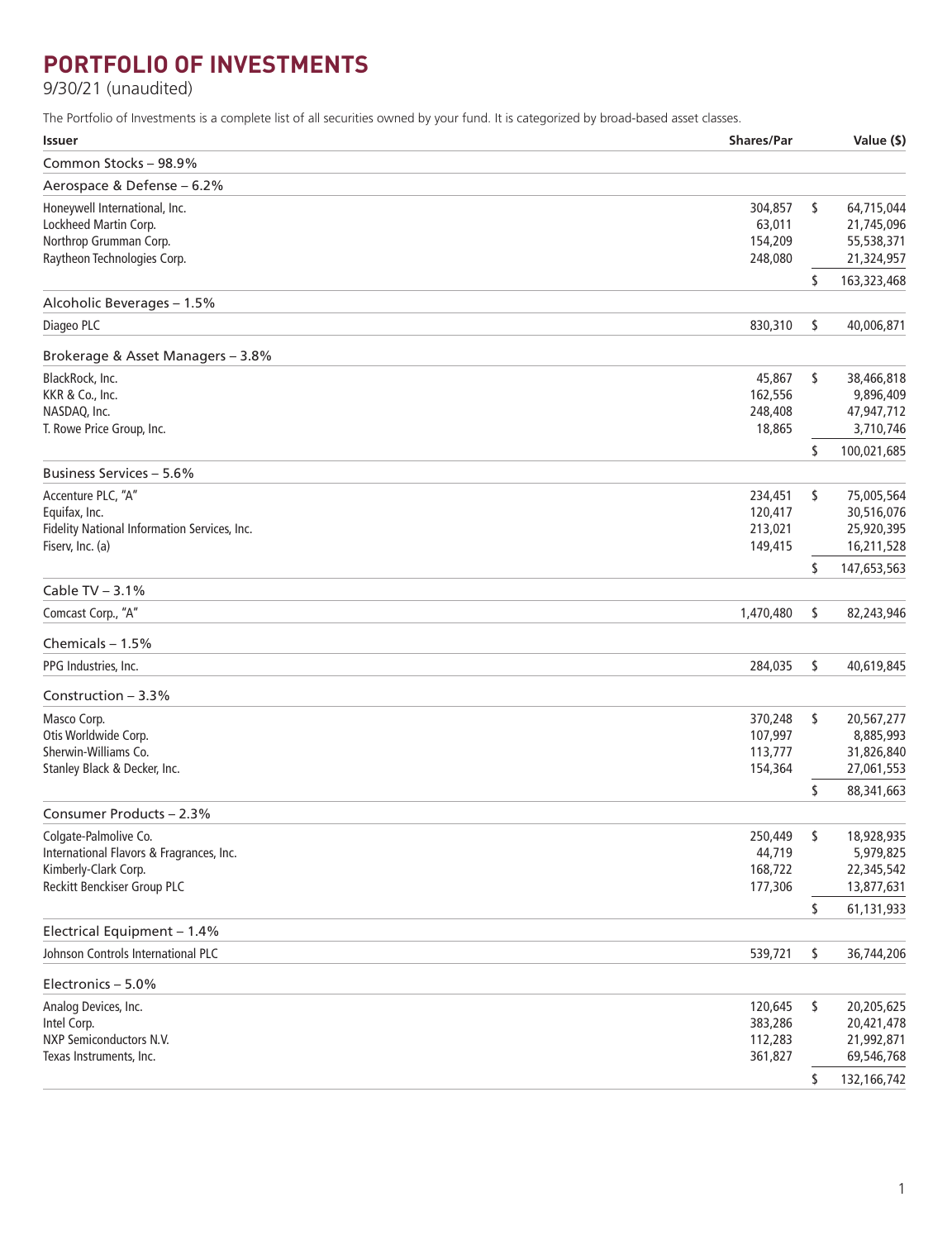## *Portfolio of Investments (unaudited) – continued*

| <b>Issuer</b>                                               | <b>Shares/Par</b>  | Value (\$)               |
|-------------------------------------------------------------|--------------------|--------------------------|
| Common Stocks - continued                                   |                    |                          |
| Energy - Independent - 2.0%                                 |                    |                          |
| ConocoPhillips                                              | 363,841            | \$<br>24,657,504         |
| EOG Resources, Inc.                                         | 192,488            | 15,451,012               |
| Pioneer Natural Resources Co.                               | 81,258             | 13,530,270               |
|                                                             |                    | \$<br>53,638,786         |
| Energy - Integrated - 0.5%                                  |                    |                          |
| Chevron Corp.                                               | 142,186            | \$<br>14,424,770         |
| Food & Beverages - 2.9%                                     |                    |                          |
| Archer Daniels Midland Co.                                  | 154,117            | \$<br>9,248,561          |
| J.M. Smucker Co.                                            | 52,539             | 6,306,256                |
| Nestle S.A.                                                 | 344,473            | 41,446,614               |
| PepsiCo, Inc.                                               | 133,768            | 20,120,045               |
|                                                             |                    | \$<br>77,121,476         |
| Gaming & Lodging - 0.6%                                     |                    |                          |
| Marriott International, Inc., "A" (a)                       | 112,889            | \$<br>16,717,732         |
| Health Maintenance Organizations - 1.8%                     |                    |                          |
| Cigna Corp.                                                 | 243,788            | \$<br>48,796,606         |
| Insurance $-9.8%$                                           |                    |                          |
| Aon PLC                                                     | 254,386            | \$<br>72,695,887         |
| Chubb Ltd.                                                  | 319,859            | 55,489,139               |
| Marsh & McLennan Cos., Inc.                                 | 368,608            | 55,818,310               |
| Progressive Corp.                                           | 475,503            | 42,980,716               |
| Travelers Cos., Inc.                                        | 218,599            | 33,229,234               |
| Machinery & Tools - 4.6%                                    |                    | \$<br>260,213,286        |
| Eaton Corp. PLC                                             | 286,409            | \$<br>42,763,728         |
| Illinois Tool Works, Inc.                                   | 197,097            | 40,726,153               |
| PACCAR, Inc.                                                | 116,699            | 9,209,885                |
| Trane Technologies PLC                                      | 173,726            | 29,993,794               |
|                                                             |                    | \$<br>122,693,560        |
| Major Banks - 9.1%                                          |                    |                          |
| Goldman Sachs Group, Inc.                                   | 87,306             | \$<br>33,004,287         |
| JPMorgan Chase & Co.                                        | 755,517            | 123,670,578              |
| <b>Morgan Stanley</b><br>PNC Financial Services Group, Inc. | 501,810<br>177,766 | 48,831,131<br>34,778,140 |
|                                                             |                    | \$<br>240,284,136        |
| Medical & Health Technology & Services - 0.9%               |                    |                          |
| McKesson Corp.                                              | 122,089            | \$<br>24,342,105         |
| Medical Equipment - 8.8%                                    |                    |                          |
| <b>Abbott Laboratories</b>                                  | 360,033            | \$<br>42,530,698         |
| Boston Scientific Corp. (a)                                 | 606,611            | 26,320,851               |
| Danaher Corp.                                               | 149,484            | 45,508,909               |
| <b>Medtronic PLC</b>                                        | 525,606            | 65,884,712               |
| Thermo Fisher Scientific, Inc.                              | 93,441             | 53,385,647               |
|                                                             |                    | \$<br>233,630,817        |
| Other Banks & Diversified Financials - 6.3%                 |                    |                          |
| American Express Co.                                        | 275,168            | \$<br>46,098,895         |
| Citigroup, Inc.<br>Moody's Corp.                            | 764,059            | 53,621,661<br>12,749,159 |
|                                                             | 35,902             |                          |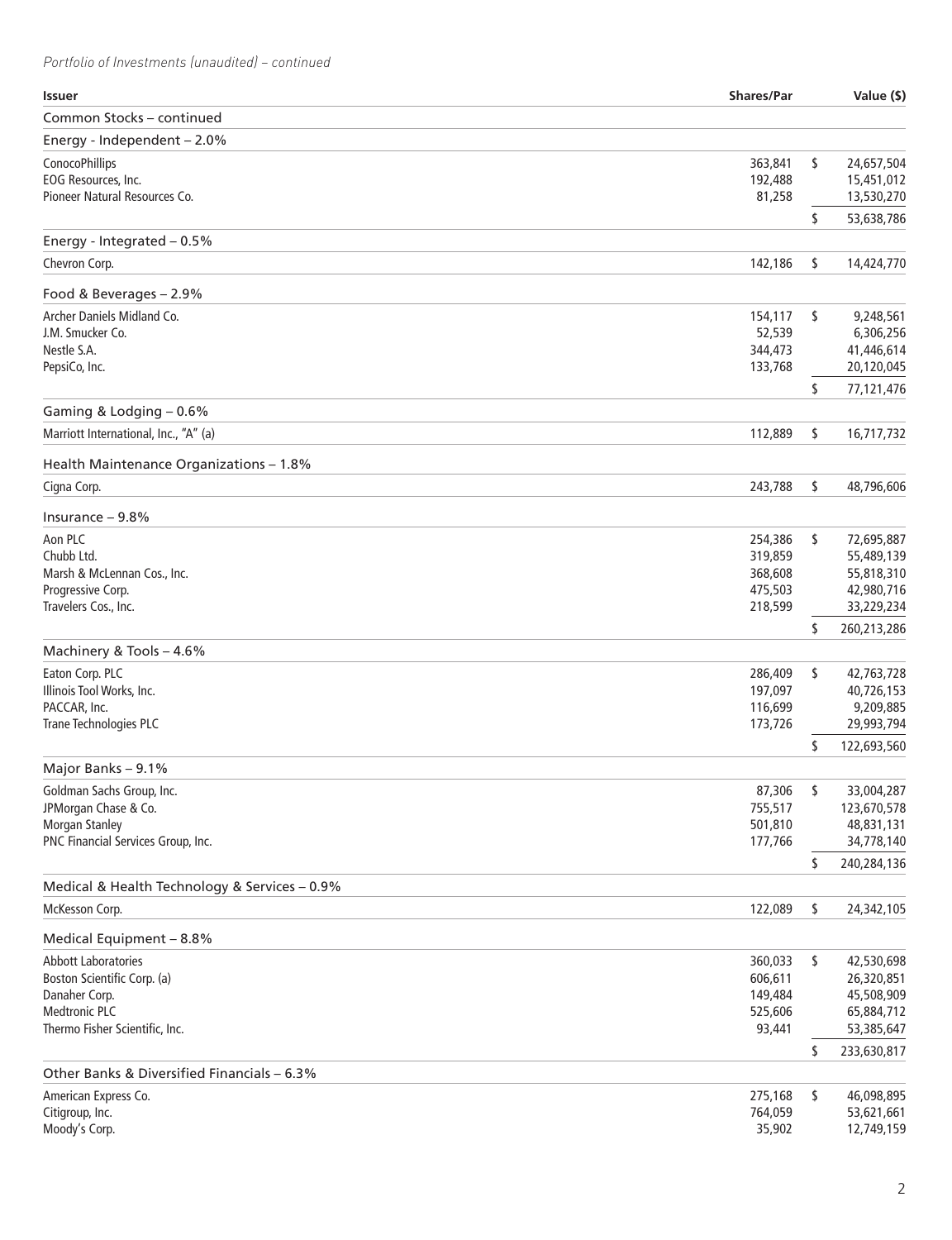*Portfolio of Investments (unaudited) – continued*

| <b>Issuer</b>                                       | <b>Shares/Par</b> | Value (\$)        |
|-----------------------------------------------------|-------------------|-------------------|
| Common Stocks - continued                           |                   |                   |
| Other Banks & Diversified Financials – continued    |                   |                   |
| Truist Financial Corp.                              | 367,647           | \$<br>21,562,497  |
| U.S. Bancorp                                        | 572,487           | 34,028,627        |
|                                                     |                   | \$<br>168,060,839 |
| Pharmaceuticals - 6.7%                              |                   |                   |
| Johnson & Johnson                                   | 563,396           | \$<br>90,988,454  |
| Merck & Co., Inc.                                   | 433,355           | 32,549,294        |
| Pfizer, Inc.                                        | 1,034,022         | 44,473,286        |
| Roche Holding AG                                    | 23,725            | 8,657,341         |
|                                                     |                   | \$<br>176,668,375 |
| Railroad & Shipping - 2.0%                          |                   |                   |
| Canadian National Railway Co.                       | 136,282           | \$<br>15,761,013  |
| Union Pacific Corp.                                 | 191,408           | 37,517,882        |
|                                                     |                   | \$<br>53,278,895  |
| Real Estate $-0.4%$                                 |                   |                   |
| Public Storage, Inc., REIT                          | 35,142            | \$<br>10,440,688  |
| Specialty Chemicals - 0.7%                          |                   |                   |
| DuPont de Nemours, Inc.                             | 275,274           | \$<br>18,715,879  |
| Specialty Stores - 1.5%                             |                   |                   |
| Lowe's Cos., Inc.                                   | 199,297           | \$<br>40,429,389  |
| Tobacco $-0.4%$                                     |                   |                   |
| Philip Morris International, Inc.                   | 105,864           | \$<br>10,034,849  |
| Utilities - Electric Power – 6.2%                   |                   |                   |
| American Electric Power Co., Inc.                   | 221,142           | \$<br>17,952,308  |
| Dominion Energy, Inc.                               | 499,223           | 36,453,263        |
| Duke Energy Corp.                                   | 557,049           | 54,362,412        |
| Southern Co.                                        | 682,788           | 42,312,372        |
| Xcel Energy, Inc.                                   | 191,763           | 11,985,188        |
|                                                     |                   | \$<br>163,065,543 |
| <b>Total Common Stocks</b>                          |                   | \$2,624,811,653   |
| Investment Companies (h) – 1.0%                     |                   |                   |
| Money Market Funds - 1.0%                           |                   |                   |
| MFS Institutional Money Market Portfolio, 0.04% (v) | 26,490,553        | \$<br>26,490,553  |
| Other Assets, Less Liabilities - 0.1%               |                   | 1,850,248         |
| <b>Net Assets - 100.0%</b>                          |                   | \$2.653.152.454   |

(a) Non-income producing security.

(h) An affiliated issuer, which may be considered one in which the fund owns 5% or more of the outstanding voting securities, or a company which is under common control. At period end, the aggregate values of the fund's investments in affiliated issuers and in unaffiliated issuers were \$26,490,553 and \$2,624,811,653, respectively.

(v) Affiliated issuer that is available only to investment companies managed by MFS. The rate quoted for the MFS Institutional Money Market Portfolio is the annualized seven-day yield of the fund at period end.

The following abbreviations are used in this report and are defined:

REIT Real Estate Investment Trust

See attached supplemental information. For more information see notes to financial statements as disclosed in the most recent semiannual or annual report.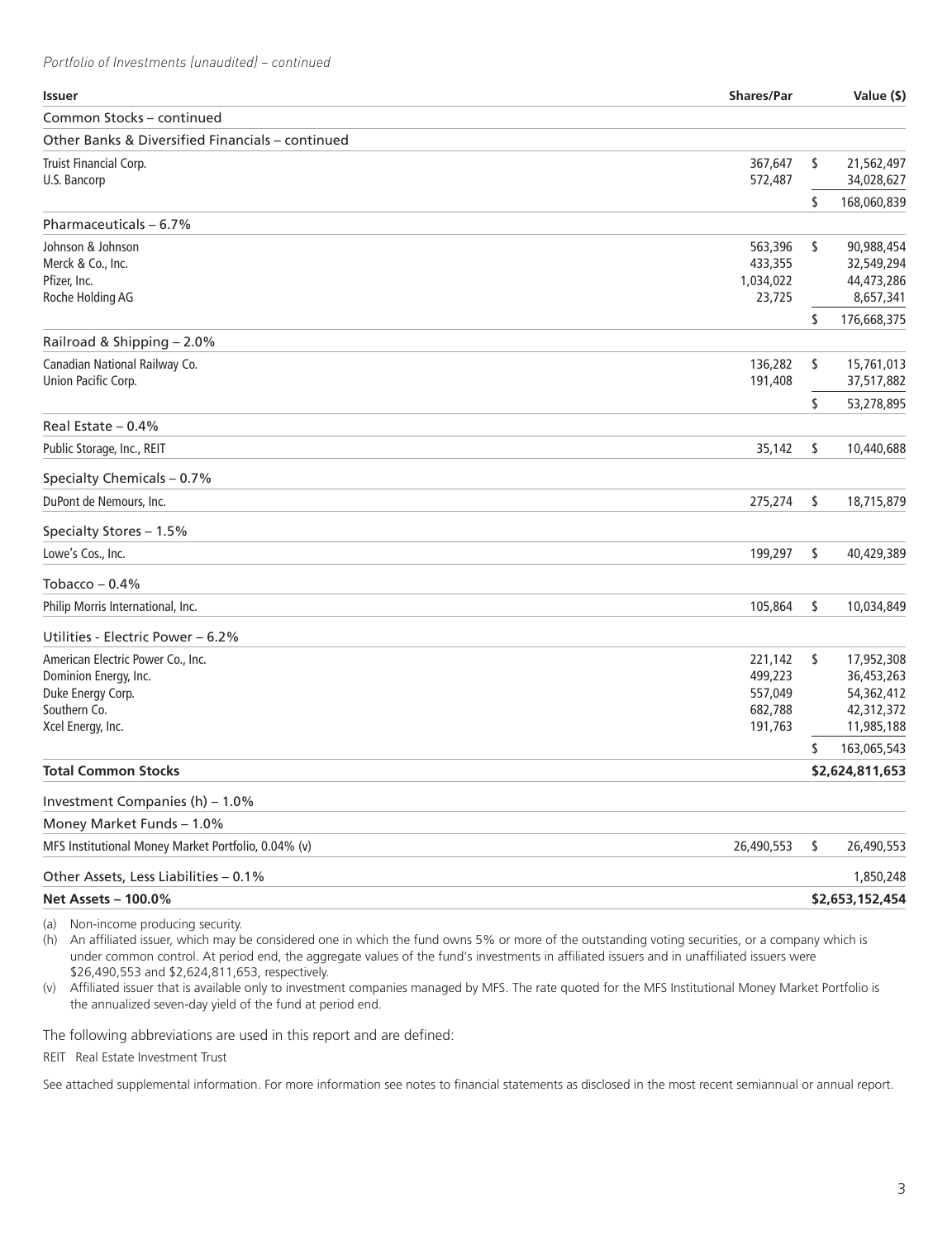## **Supplemental Information**

9/30/21 (unaudited)

The fund is an investment company and accordingly follows the investment company accounting and reporting guidance of the Financial Accounting Standards Board (FASB) Accounting Standards Codification Topic 946 Financial Services - Investment Companies.

### **(1) Investment Valuations**

Equity securities, including restricted equity securities, are generally valued at the last sale or official closing price on their primary market or exchange as provided by a third-party pricing service. Equity securities, for which there were no sales reported that day, are generally valued at the last quoted daily bid quotation on their primary market or exchange as provided by a third-party pricing service. Short-term instruments with a maturity at issuance of 60 days or less may be valued at amortized cost, which approximates market value. Open-end investment companies are generally valued at net asset value per share. Securities and other assets generally valued on the basis of information from a third-party pricing service may also be valued at a broker/dealer bid quotation. In determining values, third-party pricing services can utilize both transaction data and market information such as yield, quality, coupon rate, maturity, type of issue, trading characteristics, and other market data. The values of foreign securities and other assets and liabilities expressed in foreign currencies are converted to U.S. dollars using the mean of bid and asked prices for rates provided by a third-party pricing service.

The Board of Trustees has delegated primary responsibility for determining or causing to be determined the value of the fund's investments (including any fair valuation) to the adviser pursuant to valuation policies and procedures approved by the Board. If the adviser determines that reliable market quotations are not readily available, investments are valued at fair value as determined in good faith by the adviser in accordance with such procedures under the oversight of the Board of Trustees. Under the fund's valuation policies and procedures, market quotations are not considered to be readily available for most types of debt instruments and floating rate loans and many types of derivatives. These investments are generally valued at fair value based on information from third-party pricing services. In addition, investments may be valued at fair value if the adviser determines that an investment's value has been materially affected by events occurring after the close of the exchange or market on which the investment is principally traded (such as foreign exchange or market) and prior to the determination of the fund's net asset value, or after the halt of trading of a specific security where trading does not resume prior to the close of the exchange or market on which the security is principally traded. Events that occur after foreign markets close (such as developments in foreign markets and significant movements in the U.S. markets) and prior to the determination of the fund's net asset value may be deemed to have a material effect on the value of securities traded in foreign markets. Accordingly, the fund's foreign equity securities may often be valued at fair value. The adviser generally relies on third-party pricing services or other information (such as the correlation with price movements of similar securities in the same or other markets; the type, cost and investment characteristics of the security; the business and financial condition of the issuer; and trading and other market data) to assist in determining whether to fair value and at what value to fair value an investment. The value of an investment for purposes of calculating the fund's net asset value can differ depending on the source and method used to determine value. When fair valuation is used, the value of an investment used to determine the fund's net asset value may differ from quoted or published prices for the same investment. There can be no assurance that the fund could obtain the fair value assigned to an investment if it were to sell the investment at the same time at which the fund determines its net asset value per share.

Various inputs are used in determining the value of the fund's assets or liabilities. These inputs are categorized into three broad levels. In certain cases, the inputs used to measure fair value may fall into different levels of the fair value hierarchy. In such cases, an investment's level within the fair value hierarchy is based on the lowest level of input that is significant to the fair value measurement. The fund's assessment of the significance of a particular input to the fair value measurement in its entirety requires judgment, and considers factors specific to the investment. Level 1 includes unadjusted quoted prices in active markets for identical assets or liabilities. Level 2 includes other significant observable market-based inputs (including quoted prices for similar securities, interest rates, prepayment speed, and credit risk). Level 3 includes unobservable inputs, which may include the adviser's own assumptions in determining the fair value of investments. The following is a summary of the levels used as of September 30, 2021 in valuing the fund's assets or liabilities:

| <b>Financial Instruments</b> | Level 1         | Level <sub>2</sub> | Level 3       | <b>Total</b>    |
|------------------------------|-----------------|--------------------|---------------|-----------------|
| <b>Equity Securities:</b>    |                 |                    |               |                 |
| <b>United States</b>         | \$2,505,062,183 | $s-$               | $\mathsf{s}-$ | \$2,505,062,183 |
| United Kingdom               |                 | 53,884,502         |               | 53,884,502      |
| Switzerland                  |                 | 50.103.955         |               | 50,103,955      |
| Canada                       | 15,761,013      |                    |               | 15,761,013      |
| <b>Mutual Funds</b>          | 26,490,553      |                    |               | 26,490,553      |
| Total                        | \$2,547,313,749 | \$103,988,457      |               | \$2,651,302,206 |

For further information regarding security characteristics, see the Portfolio of Investments.